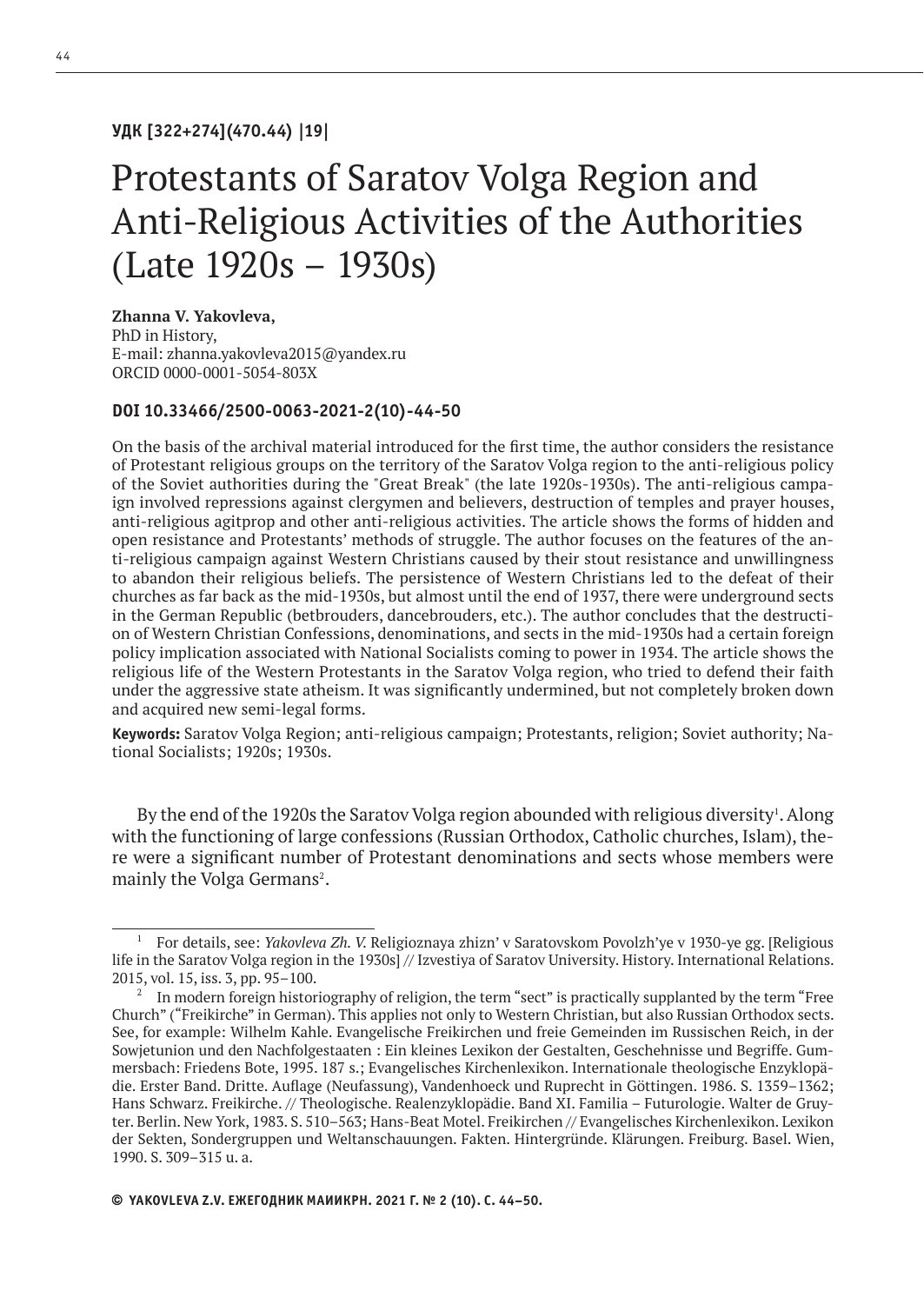At the turn of the 1920s – 1930s, the authorities' anti-religious measures towards the main confessions continued. At the same time, the Bolsheviks began to fight against other beliefs to which they had previously shown relative loyalty. The growing pressure of the state led to the strengthening of the religious movement.

Thus, such religious groups as betbrouders (praying brothers) and dancebrouders (dancing brothers) were especially active in resisting the authorities' anti-religious policy<sup>3</sup>. Betbrouders and dancebrouders were mentioned almost in all party reports and reports of the Union of Militant Atheists (hereinafter referred to as UMA) organizations<sup>4</sup>. For example, in 1929, at the meeting of the National Minorities Subdivision of the Agitprop Department of the Communist Party Lower Volga Regional Committee, it was reported that the Yagodnaya Polyana district was covered by sectarianism by  $75\%$ <sup>5</sup>.

In the report on the elections to local Soviets held in the Autonomous Soviet Socialist Republic of the Volga Germans in 1927, it is said that on the day of elections in Marksshtadt and Zelman cantons conferences of betbrouders were held "in order to distract people from the re-elections"6 . At the meeting of the Bureau of the Communist Party Regional Committee of the Volga Germans Republic on September 19, 1928, the issue of prohibiting betbrouders to have their conferences more than once every three years was discussed<sup>7</sup>. In addition, the party faction of the Central Executive Commission was instructed to develop a special resolution so that an application for the permission to convene betbrouders' conferences should be submitted no later than two months before its holding. It could give the opportunity to promptly inform the relevant cantonal Communist Party Committees, Regional Committee agitprop departments, and the UMA so that they should carry out anti-religious propaganda on the eve and during these conferences in places where they were planned to be held<sup>8</sup>.

It was considered that in the Saratov Volga Region the most unreliable area in the "religious sense" was the Balashov District in which, among other religious groups, there were many Baptists<sup>9</sup>. Baptists and some other denominations copied the main forms of the Bolshevik work and countered revolutionary holidays with new religious holidays<sup>10</sup>. Youth and children religious organizations were set up: "Christomol" instead of the Komsomol (The Young Communist League); "Christian Seeds" or "White Pioneers" – instead of the Pioneer Organization (scouts). They actively promoted their beliefs in schools, technical schools and universities<sup>11</sup>.

In 1928, when the authorities intensified their struggle against Baptists and other denominations and sects which existed on the USSR territory, a letter was distributed among Baptist communities, in which there were such lines: "We, the preachers of the Gospel in the

<sup>11</sup> SRSACH. F. 55. Op. 1. D. 79. L. 48 ob.

<sup>3</sup> For details, see: *Litsenberger O.F.* Sekty "tantsuyuschikh brat'yev" i "gyupferov" v nemetskikh koloniyakh Povolzh'ya [Sects of "dancing brothers" and "huepfers" in Volga Germans' colonies] // Problemy istorii, yazyka I sovremennogo polozheniya [Problems of history, language and current situation. Proceedings of the International scientific conference, Anapa, September 20-25, 1995. M., 1996, pp. 347–356.

<sup>4</sup> Gosudarstvennyi arkhiv noveishei istorii saratovskoi oblasti. [Saratov Region State Archive of Contemporary History] (hereinafter – SRSACH). F. 6160. Op. 1 D.6. L. 14. The Union of Atheists was formed in 1925 based on the society of the newspaper "Bezbozhnik" (Atheist) friends, established in 1922. In the second half of the 1920s the Union started active development, its structures were formed in the regions and primary organizations were created. Congress II renamed the "Union of Atheists" into the "Union of Militant Atheists".

<sup>&</sup>lt;sup>5</sup> In 1929, Yagodnaya Polyana district, 90% populated by the Germans, was not part of the Volga Germans' ASSR. See: SRSACH. F. 55. Op. 1. D 119. L. 24.

<sup>6</sup> SRSACH. F. 1. Op. 1. D. 1314. L. 7.

<sup>7</sup> SRSACH. F. 27. Op. 1. D. 1545. L. 72.

 $\frac{8}{9}$  Ibid.

<sup>9</sup> SRSACH. F. 55. Op. 1. D. 79. L. 48.

 $10$  Ibid.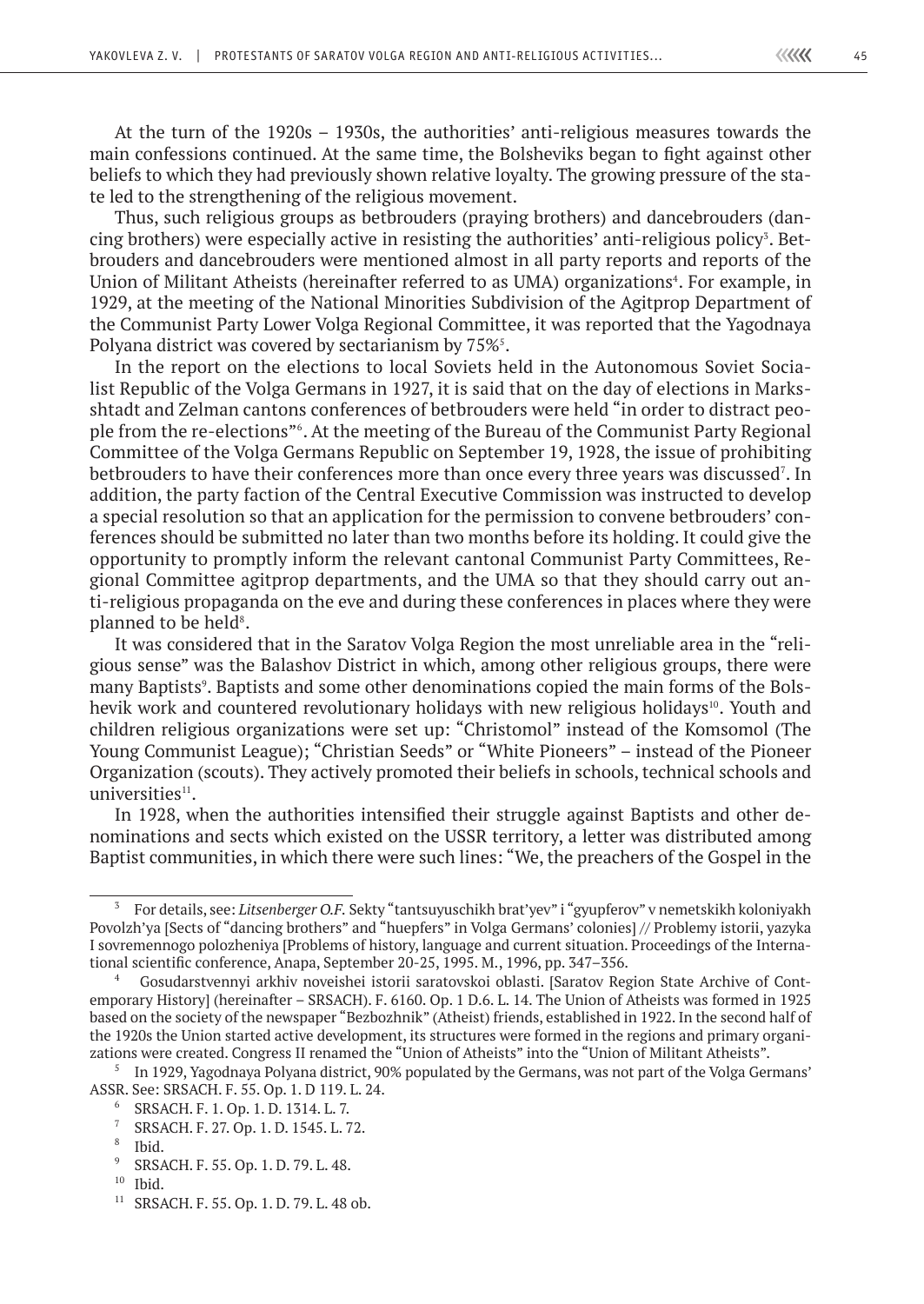USSR, are in the Antichrist ring of fire <...>; in order to defeat the enemy we need to master his weapons, to study his techniques and methodology. We, preachers of the Gospel, must focus on studying atheistic press and literature seriously and thoroughly"12.

Baptists' activities did not encounter any resistance among the population, but quite often, on the contrary, were encouraged and welcomed. For example, in 1928, in the village Kacheevka, Ekaterininsk District, the meeting of the Volga Region Baptists was held. As it was reported by the local atheists, they sang Baptist songs, "energetic, urging, and clearly of counter-revolutionary character"13. Baptists' influence on the population in places of their residence was very great. In contrast, Soviet children's mass organizations did not take hold with the population. In places where Baptists lived, children did not sing Soviet songs: "the father doesn't allow". On religious holidays children did not attend school. The fact is noted that when the Baptists prayed in the school in the evenings, "the head of this school did not interfere with them", but even moved to another room. That is, the building of the Soviet school was made available to believers for religious events<sup>14</sup>.

Adventists were active in the Saratov Volga region too; they also published and distributed their literature. In the region there was a fairly large denomination of Mennonites. They were often deprived of voting rights as holding large farms, having complex machines, and using hired labor. So, for example, in the Arkadak volost of the Balashov district where Mennonites lived, 50 Mennonite Germans were deprived of their voting rights including both wealthy peasants and peasants of average means. As noted in the document, such a resolution agitated the local Mennonites, and at the meeting, they discussed the issue of emigration to America<sup>15</sup>.

From 1929, a powerful Mennonite emigration movement began. Over 13 thousand Mennonites organized the so called "Moscow sitting", crowded around government offices and the German Embassy<sup>16</sup>, demanding permission to leave the USSR for Canada and the USA "to their brothers"<sup>17</sup>.

These events were described in the newspaper "Bezbozhnik" (the Atheist), in the article about the Mennonites "deceived by priest-kulak agitation" who tried to settle in other countries. This attempt was not successful, because in capitalist countries, where there is exploitation of man by man, ordinary Mennonite peasants had very hard time; a large number of their children died because of the epidemic, and then many Mennonites returned back to the USSR to build "a new, truly happy life hand in hand with all the working people of the USSR"<sup>18</sup>.

In 1929 – 1931 mass arrests of clergy were carried out. As a result, in many villages of the German Republic, there were no more priests, pastors and schulmeisters. Religious groups and organizations in villages of Beydek, Bauer, Shilling, Anton, and many others had to have "self-service"19. Nevertheless, the believers continued to practice their religion and conduct necessary rituals and services and tried to actively defend their church and faith. O.A. Let-

<sup>12</sup> SRSACH. F. 55. Op. 1. D. 111. L. 38.

<sup>&</sup>lt;sup>13</sup> Gosudarstvennyi arkhiv Saratovskoi oblasti [Saratov Region State Archive] (hereinafter – SRSA). F. P-522. Op. 3. D. 73. L. 34.

<sup>14</sup> Ibid.

<sup>15</sup> SRSACH. F. 1. Op. 1. D. 1315. L. 16; F. 27. Op. 4. D. 729. L. 13.

<sup>&</sup>lt;sup>16</sup> At that time, the German Embassy represented the interests of the United States and Canada in the USSR.

<sup>&</sup>lt;sup>17</sup> For more details about Mennonites' «Moscow sitting", which ended in harsh repressions, see: *Belkovets L.P.* "Bolshoi terror" i sud'by nemetskoi derevni v Sibiri (konets 1920-kh – 1930-e gody) [The "Great Terror" and the fate of the German village in Siberia (late 1920s – 1930s). M., 1995, pp. 39–66.

<sup>&</sup>lt;sup>18</sup> O lyudyakh, ischuschikh schast'ya v begstve ot mira [About people seeking happiness in flight from the world] // The Bezbozhnik, 1931. August 30, no. 47, p. 2.

<sup>&</sup>lt;sup>19</sup> Gosudarstvennyi istoricheskyi arkhiv nemtsev Povolzh'ya [State Historical Archive of the Volga Germans] (hereinsfter – SHAVG). F 849. Op. 1 o/d. D 834. L. 101; 104; 112.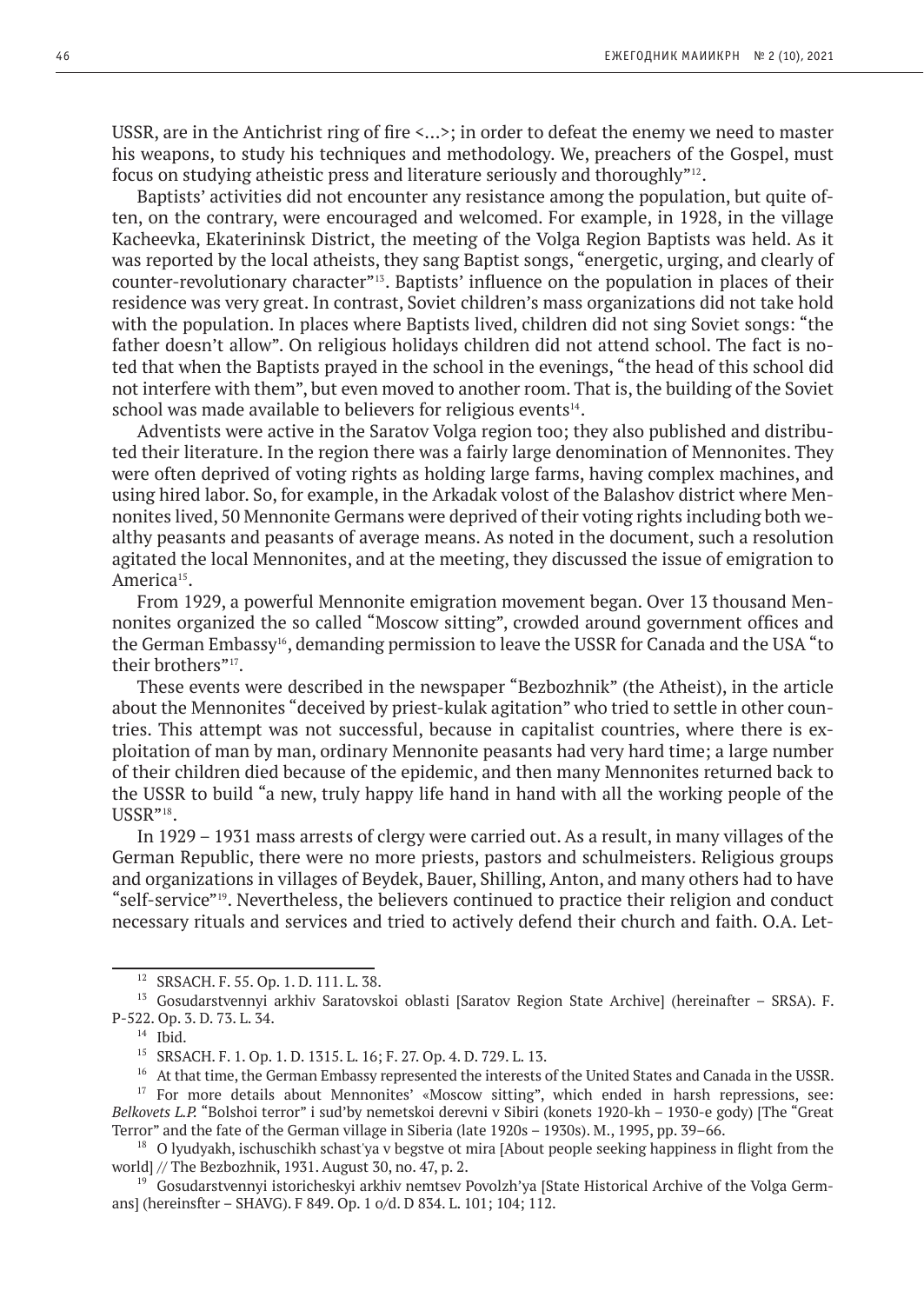senberger managed to trace the fate of many arrested and repressed in the 1930s priests of Catholic and Lutheran Churches<sup>20</sup>.

After National Socialists came to power in Germany, all Catholic and Protestant religious organizations in the Volga Region were accused of being connected with the Nazis and of aiding fascism<sup>21</sup>. For example, in the report of a special sector of the Volga Germans ASSR Prosecutor's Office for 1935, it is said that in 1933 – 1934, class enemies hiding behind religious betbrouder communities actively tried to disorganize collective farms, incited the population against the Soviet regime and agitated for the emigration to Germany<sup>22</sup>.

One trumped-up case involved a group led by a betbrouder, "kulak" (a wealthy peasant) F.F. Gaas, who had previously been arrested in Saratov as the head of a betbrouders' organization. The group consisted of 18 people, among betbrouders there was a Lutheran pastor V.N. Geptner. This group supposedly had a connection with a foreign spy Louise Mozerges who arrived in the Volga Region in 1934 as an antifascist and was arrested later. The "count-revolutionary" group was controlled from Nazi Germany. The purpose of the group was "to weaken political and economic power of the Soviet State and develop national feelings and sympathy in the Volga German Republic inhabitants towards Nazi Germany", so that they, in case of a Germany attack on the USSR, would support the fascist aggressor.<sup>23</sup>

In the same year, another betbrouders' group, which consisted of 6 people, was "exposed" and accused of actions aimed at disorganizing collective farms. According to the document, the "disorganization" was carried out by "distributing addresses among the population for receiving fascist aid; the group agitated against Communist Party activities and was connected with fascists"<sup>24</sup>.

In 1935, there were 14 fabricated cases in the Volga German Republic; more than 50 people were involved in them. Of these cases, 8 were about groups led by clergy and shulmeisters and 6 – by "sectarian preachers" (5 of them were betbrouders, 1 dancebrouder). All of them were accused of espionage, collective farm sabotage and counter-revolutionary activities<sup>25</sup>.

From January 1 to July of 1935, in the Volga German Republic, 10 priests were sentenced to: 10 years of imprisonment  $-4$  people; from 5 to 10 years  $-3$ ; from 3 to 5 years  $-2$ ; about  $3$  years – one person<sup>26</sup>.

<sup>20</sup> *Lisenberger O.A.* Rimsko-katolicheskaya tserkov' v Rossii [Roman Catholic Church in Russia]. Saratov, 2001. Ch. 3, paragraph 6 – "Repressii protiv katolicheskikh svyaschennocluzhitelei v nachale 30-kh gg." [ Repressions against Catholic clergy in the early 1930s], PP. 270–294; *Lisenberger O.A.* Evangelichesko-lyuteranskaya tserkov' i sovetskoe gosudarstvo (1917-1938). [ EvangelicalLutheran Church and the Soviet State (1917–1938)]. M., 1999.

<sup>&</sup>lt;sup>21</sup> The USSR authorities related religious organizations and the "German fascists" because of the aid to starving people of the Volga region in 1933–1934. Food parcels and money transfers were sent to Catholics and Protestants by people of the same faith from abroad, including Germany, where the Nazis had just come to power. The aid came to religious communities and then was distributed among believers. Trying to strengthen his position in power, Hitler and his party unleashed an active anti-Soviet campaign accusing the Soviet authorities of hiding the information about the famine and starving their own people to death. The Soviet authorities denied that there was famine in the USSR. The result of the confrontation was a closed Decree of the Communist Party Central Committee of November 5, 1934, in which receiving aid from abroad was declared anti-Soviet, "fascist activity". Those who received and distributed it were called "fascists and Nazi collaborators" and were subjected to severe repression up to the execution. For more details, see: *German A.A.* Nemetskaya avtonomiya na Volge. 1918–1941. [German Autonomy on the Volga. 1918–1941.] M., 2007, pp. 324–331.

<sup>22</sup> SHAVG. F. 963. Op. 1 n/d. D. 5. L. 82.

<sup>23</sup> SHAVG. F. 963. Op. 1 n/d. D. 5. L. 82 ob.

<sup>&</sup>lt;sup>24</sup> Ibid. It is said here about the aid to the starving people, which, in agreement with the Soviet authorities, was sent by relatives or humanitarian organizations from Germany to the USSR to support the starving German population. For more details, see: *German A.A.* Nemetskaya avtonomiya na Volge. 1918–1941. [German Autonomy on the Volga. 1918–1941.] M., 2007, pp. 324–331.

<sup>&</sup>lt;sup>25</sup> SHAVG, F, 963, Op. 1 n/d, D, 5, L, 82 ob. – 83 ob.

<sup>26</sup> Ibid. L. 85 ob.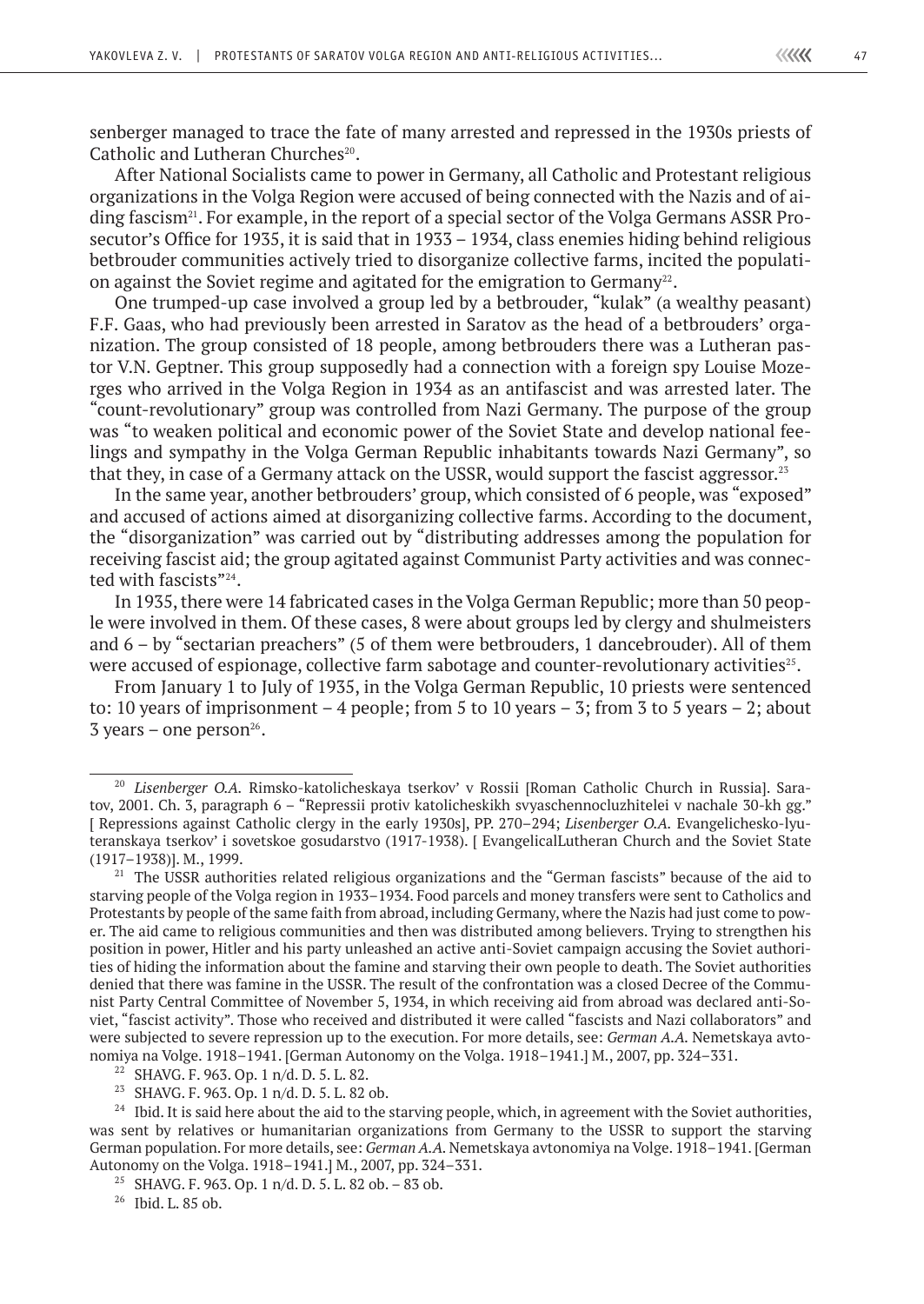"Religious elements" were accused of aiding fascism later too. For example, according to the report of the Volga Germans Republic Security Council even in 1936, it follows that in Marksshtadt, Balzer, Frank and other cantons, there was "a large church-sectarian movement". Betbrouders and dancebrouders, who were called "fascist-national elements" in the report, "hiding behind the religious mask" carried out "count-revolutionary work": the "dancebrouder" sect in Mariental canton disrupted farmers' meetings in local collective farms, destroyed cattle and spoilt machines"27. [27]

Lutheran clergy and sect preachers extended their influence to the school too. In 1935, the Saratov Regional Communist Party Committee stated that in schools of the Volga Germans Republic "activation of pastors could be noted"; a pastoral service was broadcast on the radio; besides, pastors also organized confirmation of schoolchildren. "Some activation of Lutheral movement" was noted in villages of Marksshtadt, Unterwalden, Krasnyi Kut and other cantons of the Republic<sup>28</sup>.

St. Clement Catholic Cathedral in Saratov, the center of the Tiraspol Catholic Diocese, was finally closed in 1935. In the same year, the administrator of the Tiraspol Diocese southern part A.I. Frizon was secretly ordained by the Papal Apostolic Legate Michel d'Herbigny, but soon after that he was arrested and two years later – shot. The Tiraspol Diocese de facto ceased to exist $29$ .

Lutheran Church in the Volga Region as an institution was also destroyed in the 1930s and ceased to exist officially. All provosts were arrested or exiled. In 1937, two last pastors in the USSR were arrested. In 1938, the last nine Lutheran Churches were closed<sup>30</sup>.

Mennonites were scattered and could not exist as a single community even during the collectivization<sup>31</sup>.

After serious repressions Baptists, betbrouders and dancebrouders went underground, but their activities were monitored by the NKVD Office for the ASSR of the Volga Germans. Its documents helped us get an idea of the scale of their illegal activities. The underground groups of Baptists, betbrouders, and dancebrouders even after their defeat continued to function in 7 out of 22 cantons of the Volga Germans ASSR, in 15 villages. There were 7 Baptist groups, 9 betbrouder groups and 4 dancebrouder groups. In 5 villages, two groups of Protestant denominations functioned simultaneously<sup>32</sup>.

On August 2, 1937, the Communist Party Central Committee issued a special resolution by which it was authorized to withdraw "leaders of the betbrouders' sectarian German group" and replace German Republic NKVD officials by the "non-Germans"33. After that, traces of these religious groups could not be found in the local archives; most likely, dancebrouders and betbrouders in the Saratov Volga Region were finally liquidated.

In the mid-1930s, liquidation of Western Christian confessions, denominations, and sects was connected not only with the general anti-church policy of the state, but it also had a certain political implication. Since 1934, a "fascist" aspect was introduced into the struggle

<sup>27</sup> SRSACH. F. 6160.. Op. 1. D. 6. L. 14.

<sup>28</sup> SRSACH. F. 6160. Op. 1. D. 6. L. 3, 14; F. 594. Op. 1. D. 52. L. 2, L. 5, L. 7.

<sup>&</sup>lt;sup>29</sup> Lisenberger O.A. Rimsko-katolicheskaya tserkov' v Rossii. Istoriya i pravovoe polozheniye. [Roman Catholic Church in Russia. History and Legal Status.] Saratov: Volga Region Academy of Public Administration, 2001, pp. 277, 295.

<sup>30</sup> *Lisenberger O.A.* Evangelichesko-lyuteranskaya tserkov' i sovetskoe gosudarstvo (1917–1938). [Evangelical Lutheran Church and the Soviet State (1917–1938)]. M.: Gotika. 1999, pp. 263, 278; *Kurilo O.* Luterane v Rossiyi. XVI–XX vv. [Lutherans in Russia. XVI–XX c.] M., 2002, pp. 305–346.

<sup>&</sup>lt;sup>31</sup> For more details, see: *Evseev N.O.* Mennonity v Saratovskom Zavolzhye (1854–1942 gg.). [Mennonites in Saratov Zavolzhye (1854–1941)]: Thesis for PhD in History. Saratov, 2016, p. 239.

<sup>32</sup> SHAVG. F. P-998. Op. 1 d.p. D. 101. L. 1–3.

<sup>33</sup> Rossiiskii gosudarstvennyi arkhiv sotsialno-politicheskoi istorii [Russian State Archive of Social Political History] F. 558. Op. 1. D. 57. L. 15 / Fond Stalina [Stalin's Fund]. The document is addressed to the Chair of the All-Union Central Soviet of Trade Unions Organizational Bureau on Saratov area, Andreev.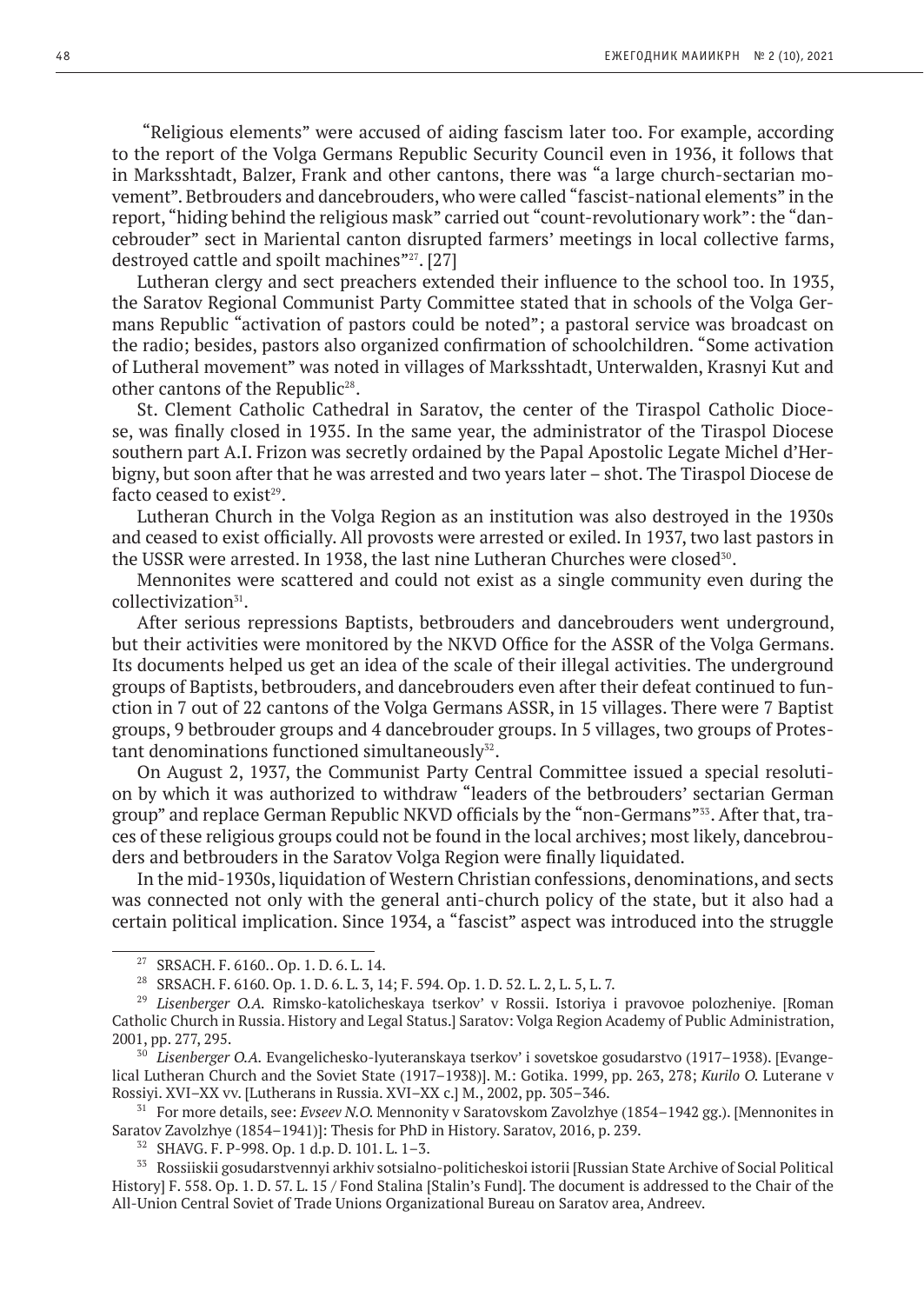against Western Christian confessions. The worse the relations between the Stalinist USSR and Nazi Germany became, the stronger this factor was: clergy and active believers were more and more accused of "fascist espionage", "sabotage", attempts "to overthrow the Soviet power" and "help Germany seize the USSR". In 1937 – 1938, during the NKVD "German Operation" 55 thousand Soviet people, mainly Germans, were arrested. About half of them were shot. In the same years, in the Volga Germans ASSR, about 6,7 thousand people were arrested; 3,6 thousand of them were shot<sup> $54$ </sup>. Among them, there was the majority of the clergy and active believers of Catholic, Lutheran, and other Western Christian churches.

Having officially stopped the activities of Western Christian churches, denominations, and sects in the Saratov Volga Region, the authorities were unable to destroy religious life. It continued semi-legally or illegally.

### **Information аbout author**

Yakovleva, Zhanna Vladimirovna, Senior lecturer, Department of Education in the Humanities, Saratov Regional Institute of Education Development. Saratov. Russia.

### **REFERENCES**

- 1. *Belkovets L.P.* «Bolyshoy terror» i sudyby nemetskoy derevni v Sibiri (konets 1920-kh 1930-e gody) [The "Great Terror" and the fate of the German village in Siberia (late 1920s – 1930s)]. Moscow: Gotika publ., 1995, 320 p. (in Russ.).
- 2. *Kurilo O.* Lyuterane v Rossii. XVI–XX vv. [Lutherans in Russia. XVI–XX centuries]. Moscow: Educational Foundation "Lutheran Cultural Heritage" publ., 2002, 400 p. (in Russ.).
- 3. *Litsenberger O.A.* [Sects of "dancing brothers" and "hupfers" in the German colonies of the Volga region]. // Rossiyskie nemtsy. Problemy istorii, yazyka i sovremennogo polozheniya [Russian Germans. Problems of history, language and current situation]. Moscow: Gotika publ., 1996, pp. 347–356. (in Russ.).
- 4. *Litsenberger O.A.* Yevangelichesko-lyuteranskaya tserkovy i sovetskoe gosudarstvo (1917–1938) [Evangelical Lutheran Church and the Soviet State (1917–1938)]. Moscow: Gotika publ., 1999, 432 p. (in Russ.).
- 5. *Okhotin N., Roginsky A.* [From the history of the NKVD "German operation". 1937–1938]. // Nakazannyy narod: Repressii protiv rossiyskikh nemtsev [Punished people: Repressions against the Russian Germans]. Мoscow: Zvenyya publ., 1999, pp. 35–74. (in Russ.).
- 6. *Yakovleva Zh.V.* [Religious life in the Saratov Volga region in the 1930s]. Izvestiya Saratovskogo universiteta [Bulletin of Saratov University]. New series. Series History. International relationships. 2015, vol. 15, iss. 3, pp. 95–100. (in Russ.).

### Протестанты Саратовского Поволжья и антирелигиозные мероприятия власти (конец 1920-х – 1930-е годы)

### **Жанна В. Яковлева, кандидат исторических наук.**

E-mail: zhanna.yakovleva2015@yandex.ru ORСID 0000-0001-5054-803X DOI 10.33466/2500-0063-2021-2(10)-44-50

Автор статьи на основе впервые введенных в научный оборот архивных материалов рассматривает сопротивление протестантских религиозных групп на территории Саратовского Поволжья антирелигиозной политике советского руководства в период «великого перелома» (конец 1920-х – 1930-е годы). Антирелигиозная кампания осуществлялась в виде репрессий против служителей культов и верующих, изъятия храмов и молитвенных домов, антицерковной агитации и пропаганды и других антирелигиозных мероприятий. В статье рассмотрены формы скрытого и открытого сопротивле-

<sup>34</sup> *Okhotin N., Roginskyi A.* Iz istorii «nemetskoi operatsii" NKVD. 1937–1938 gg. [From the history of the NKVD "German operation". 1937–1938.] // Nakazannyi narod: Repressii protiv rossiiskikh nemtsev [The punished people: repressions against Russian Germans]. M.,: Zven'ya, 1999, pp. 66, 67.